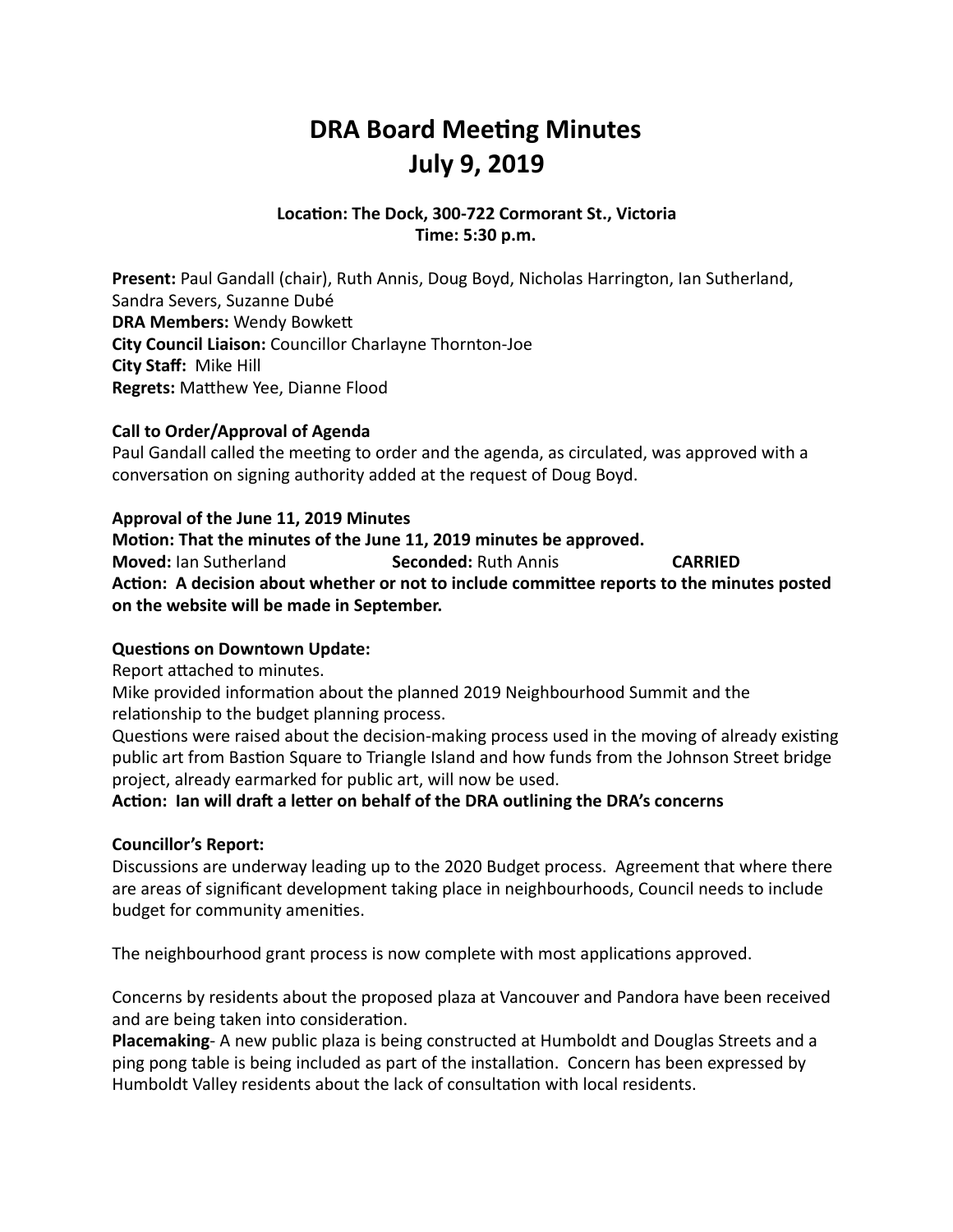**Noise issues** – Residents of Mermaid Wharf have raised concerns about noise levels emanating from the outdoor patio at CANOE. Residents having concerns should send their letters to Mayor and Council.

**Government Street pedestrian walk report** – The DVBA are not supportive of proposed closures to Government Street arguing that the impact on businesses has not been fully assessed and that a transportation study is needed before such a decision is implemented.

### **Business Arising from Minutes**

- 1) **MGNG 2018** Action: Paul will consult with Dianne when she returns from holiday.
- **2) Truth and Reconciliation Grant** No report.
- **3)** North Park NA Proposal for Greater Integration **Action: Suzanne will attend North Park Board meetings**

### **New Business**

**1)** Confirmation of the election of the Chair of the Community Development Committee **(CDC)** 

The Board confirmed the election of Suzanne Dubé to the Board and to the position of chair of the Community Development Committee.

2) **Banking** 

The Board will sort out signing authority after the next AGM.

### **Questions on Standing Committee Reports**

1) Land Use Planning (LUC)

Report attached to the minutes.

Action: Ian will send details of the proposed Abstract project to Doug for inclusion in the newsletter.

Action: Doug will confirm that letters generated by the LUC on behalf of the DRA are posted to the website.

Action: Ian will draft a letter re. 1140 Cook Street for consideration by the Board Action: Ian will provide Doug with information about the Starlight meeting for **inclusion in the newsletter.** 

**2)** Urban Livability Committee (ULC) Report attached to the minutes.

### **3)** Urban Ecology/Urban Agriculture Committee (UEC)

Nicholas reported that the issues with Paypal appear to have been successfully resolved.

The increase in the City grant from \$6,000 to \$10,000 has raised concerns in the Yates Community Garden committee about whether the grant must be used for the payment of the Coordinator or whether the original terms of reference have been revised to give the committee greater spending flexibility.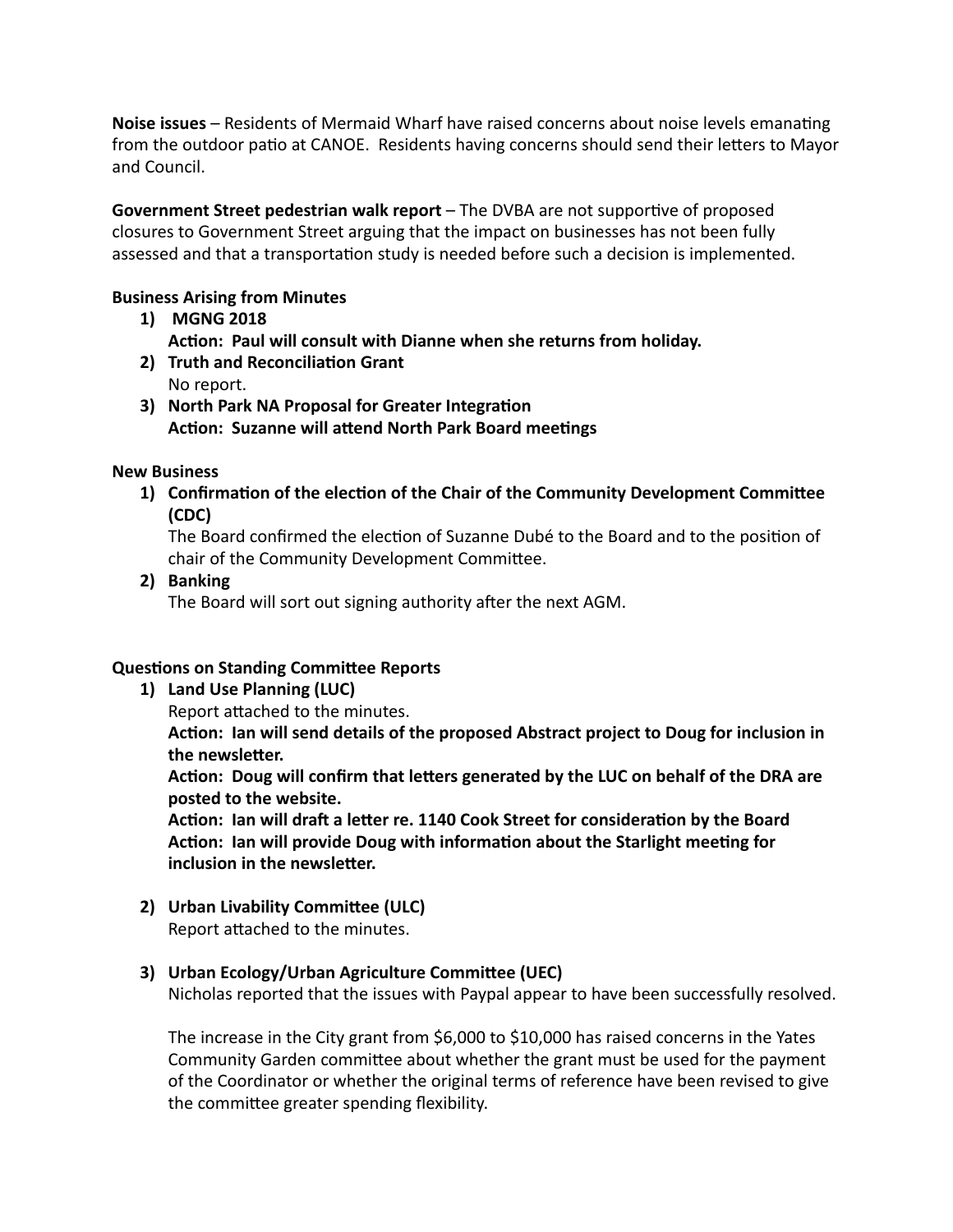Action: Mike and Nicholas will check whether the terms of reference on the City grant allow the Yates Community Garden committee to use the City grant for more than payment of the Garden Coordinator.

- 4) **Communications/Membership Committee (CMC)** Action: Doug is working on a newsletter which will be sent out next week.
- 5) **Community Development Committee (CDC)** Action: Suzanne is working on a workplan for the committee over the summer and will send out a doodle poll to invite people to work with her. Action: Doug will make Dropbox available to Suzanne
- **6)** Governance Committee (GC) Dianne and Paul have met to review the External Communications policy. Action: The draft communications policy will be presented to the Board in the Fall.

### **Ad Hoc Committee Reports**

1) **Budget Committee (CBC)** 

Doug reported that the work is on hold until there is clarity about the City budget process. 

### **External Meeting Reports**

### 1) Victoria Community Association Network (VCAN)

Questions have been raised about the Binners Project which is set to be introduced to Victoria. 

Action: Sandra will provide information about the Binners Project to Board members as requested.

### **2) 900 Block Pandora GNA** -No report

Charlayne reported that camping continues to be an issue for the committee. Conversations about an inhalation space are under discussion.

### **3)** Late Night Action Committee (LNAC)

The city has hired Responsible Hospitality Institute to consult with residents, organizations and businesses in the Downtown core. A report will go to Council early in September. 

**4) Downtown Service Providers (DSP)**  Action: Sandra will represent the DRA on this committee. Action: Paul will provide contact information and back minutes to Sandra.

### **Other Business:**

Sandra reported on her attendance at the AGM of the Downtown Victoria Business Association.

### **Meeting adjourned at 6:45 p.m.**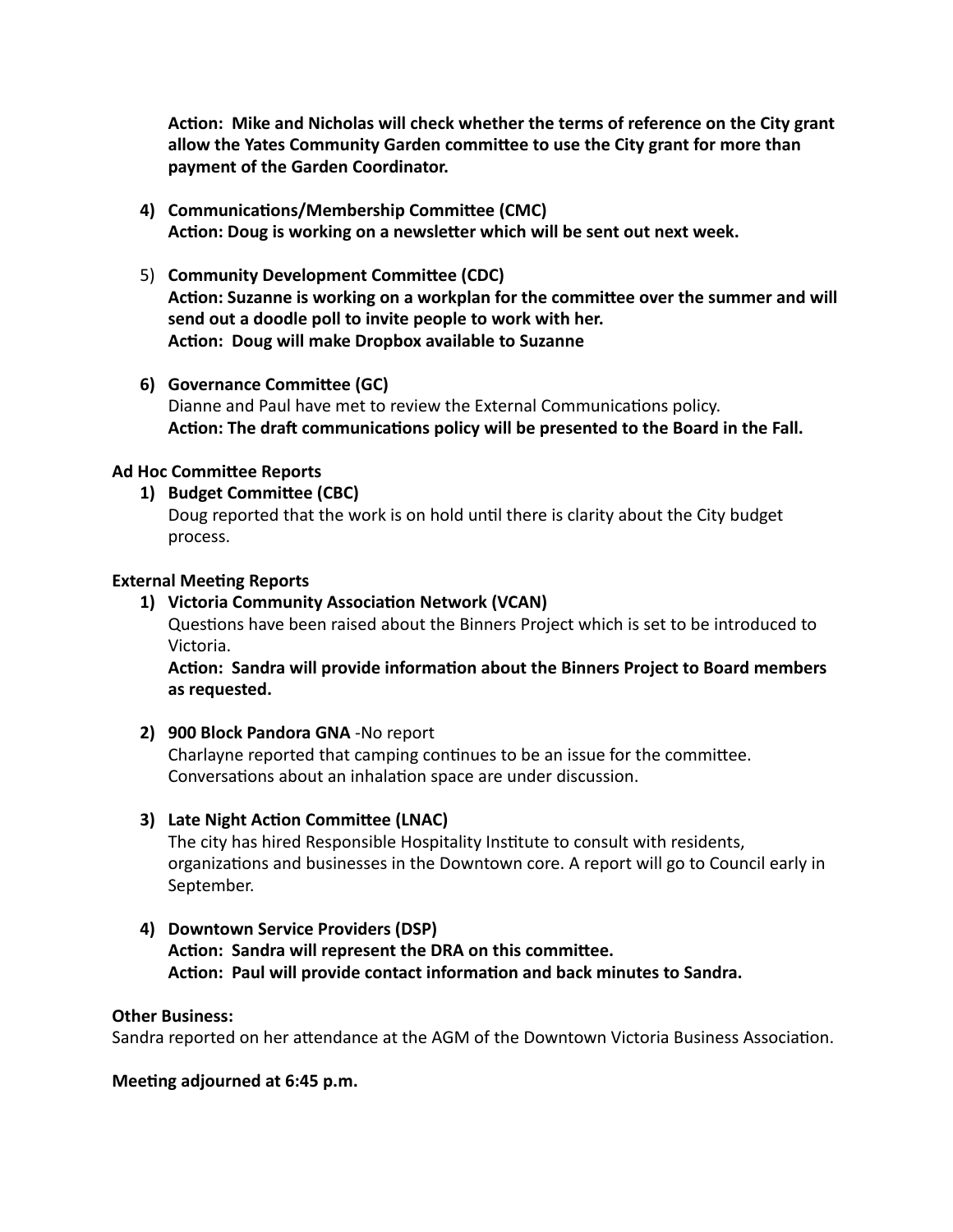Next Board meeting – September 10th, 2019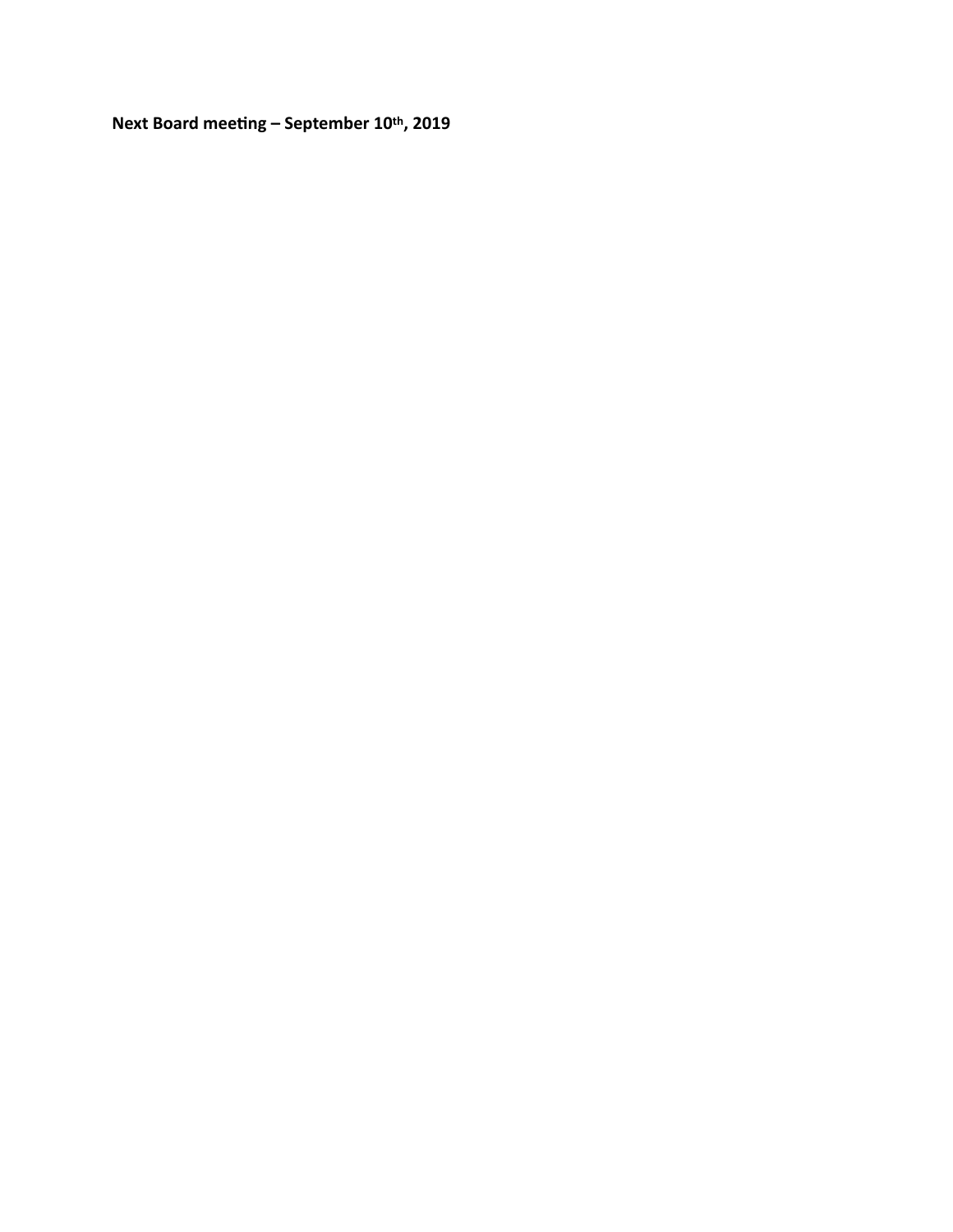

July 2019 Update **Downtown** 

### **In Your Neighbourhood**

### **Neighbourhood Amenities**

At Council's July 4 meeting, Council approved [a resolution](file://///files/Sdrive/Neighbourhood%20Team/Hotsheets/Fairfield%20Gonzales/2019/May,%202019/That%20Council%20consider%20as%20part%20of%20the%202020%20budget%20discussions%20the%20allocation%20of%20some%20new%20assessed%20revenue%20for%20parks%20and%20greenspace%20acquisition%20and%20amenities%20in%20neighbourhoods%20where%20development%20is%20occurring.) from Councillor Loveday for Council to consider, as part of the 2020 budget discussions, the allocation of some new assessed revenue for parks and greenspace acquisition and amenities in neighbourhoods where development is occurring.

### **Art at the Bridge**

On June 28, Council approved a staff [report](https://pub-victoria.escribemeetings.com/filestream.ashx?DocumentId=41843) recommending relocation of the Commerce Canoe art installation to the median on the east side of the Johnson Street bridge, and to approve the carving of a welcoming (totem) pole to replace the canoe in Bastion Square. Recommendations also include a proposal to allocate \$155,000 to create a new art piece for the bridge area constructed from parts of the old Johnson Street bridge.

Council also received a staff [update](https://pub-victoria.escribemeetings.com/filestream.ashx?DocumentId=41842) on progress with landscape completion of the public lands surrounding the bridge.

### **Late Night Policy**

Work has begun on a city alcohol policy. Following preliminary work in May, the consultant [\(Responsible](https://can01.safelinks.protection.outlook.com/?url=https%3A%2F%2Frhiweb.org%2F&data=02%7C01%7Cmhill%40victoria.ca%7Cb990ee74af094bad417008d6e937b0d3%7Cd7098116c6e84d2a89eedb15b6c23375%7C0%7C0%7C636952822724380705&sdata=P8S64IJlB7DVAwG1SaZiVJ3IHHbXU6euEQ7TZA%2Fg7%2FE%3D&reserved=0)  [Hospitality Institute\)](https://can01.safelinks.protection.outlook.com/?url=https%3A%2F%2Frhiweb.org%2F&data=02%7C01%7Cmhill%40victoria.ca%7Cb990ee74af094bad417008d6e937b0d3%7Cd7098116c6e84d2a89eedb15b6c23375%7C0%7C0%7C636952822724380705&sdata=P8S64IJlB7DVAwG1SaZiVJ3IHHbXU6euEQ7TZA%2Fg7%2FE%3D&reserved=0), conducted a series of focus groups in June and are now beginning to consider options for the policy. Proposed policy directions will be presented to Council and the community for feedback in late summer with the project scheduled for completion before the end of 2019. You can find out more about the project on the City's Late Night Program [webpage.](https://www.victoria.ca/EN/main/business/downtown/late-night-program.html)

### **Strategic Plan Update**

Council will be discussing recommended changes to the City's Strategic Plan at their July 11 meeting. This includes a proposed Council workshop in 2020 to resolve the anomalies in neighbourhood boundaries.

### **Inclusionary Housing Policy**

At their June 27 committee meeting, Council approved adoption of the Inclusionary Housing and Community Amenity Policy and set a threshold for a 20% inclusionary housing requirement where there are at least 60 units in a proposed development. Where inclusionary housing is not required, community amenity contributions will be made to the municipal reserves with 70% going toward affordable housing and 30% to other local amenities. Council also provided several conditions where these parameters would be modified.

### **Residential Speed Zones**

On June 27, Council approved a [resolution](https://pub-victoria.escribemeetings.com/filestream.ashx?DocumentId=41838) from Mayor Helps for a proposed UBCM resolution that the Minister of Transportation and Infrastructure be asked to consider an amendment to the Motor Vehicle Act that would allow incorporated municipalities to institute blanket speed zones in residential areas. The report indicates that the current blanket speed limit is 50kmh, whereas a speed limit of 30kmh would be more conducive to public safety.

> CITY OF VICTORIA | Downtown Harris Green Neighbourhood Councillor: Charlayne Thornton Joe [cthornton-joe@victoria.ca](mailto:cthornton-joe@victoria.ca) Neighbourhood Staff Contact: Michael Hil[l mhill@victoria.ca](mailto:mhill@victoria.ca)

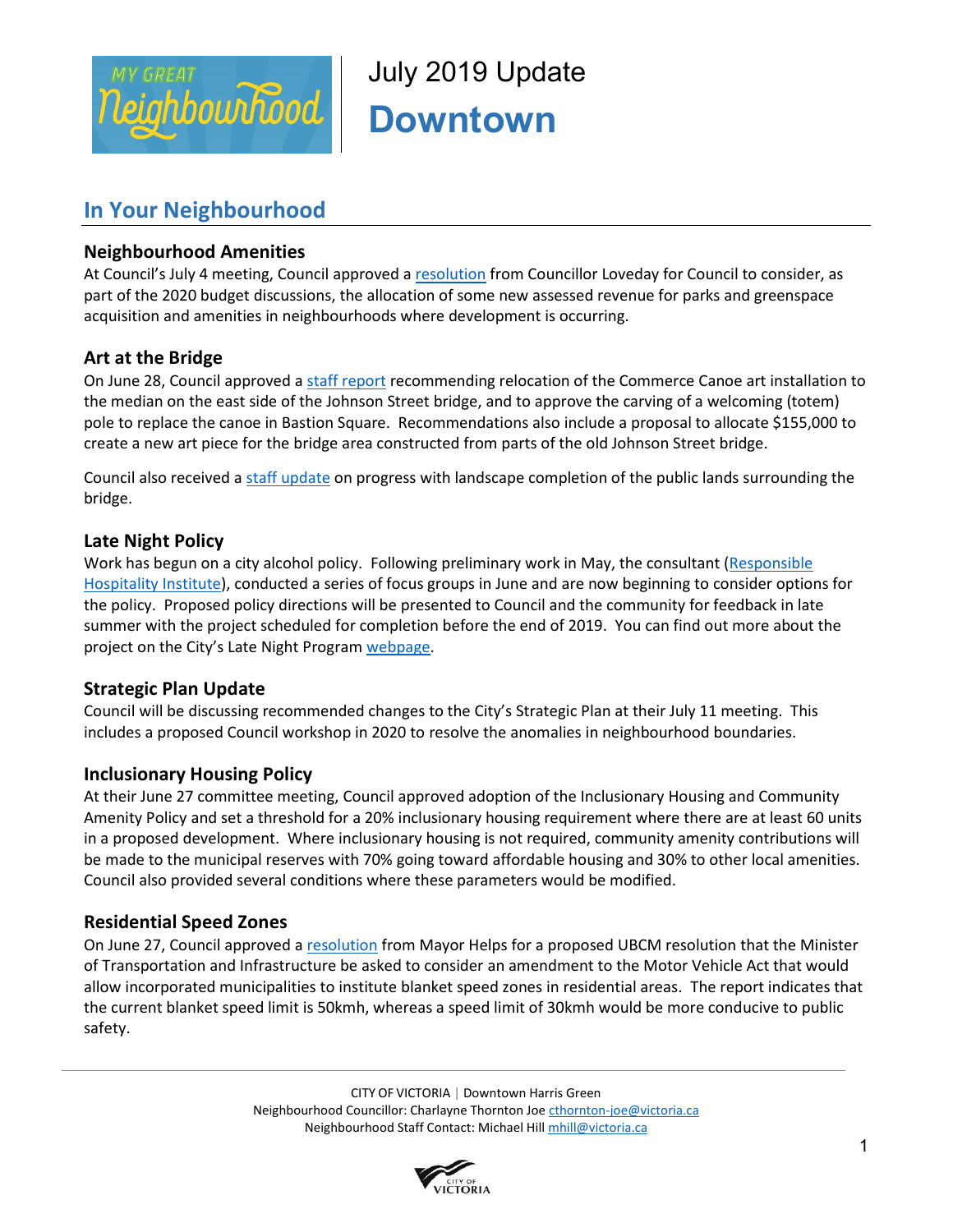

## July 2019 Update **Downtown**

### **Rental Zoning**

On July 4, Council approved recommendations in a [staff report](https://pub-victoria.escribemeetings.com/filestream.ashx?DocumentId=42141) presenting Council with a plan for applying residential rental tenure (RRT) zoning to existing multi-unit rental properties. The initiative seeks to improve the provision and retention of rental housing and overall housing choices within Victoria's challenging housing market. Recommendations are to apply residential rental tenure zoning using a phased approach and excluding secondary suites and garden suites. It is also suggested to undertake consultation with affected property owners on the plan and report their feedback to Council.

### **Summer Banners**

Local Coast Salish artist Dylan Thomas has designed the City's summer banners this year. The series of four City designs depicts traditional stories about the Lekwungen People. "As a person with Lekwungen (Songhees) heritage, who was born and raised in Victoria, I feel a profound connection to this area in its modern, historical and pre-historical contexts, all of which I've tried to capture in my banner designs," said Dylan Thomas. "For these banners, I've symbolized some of the lesser-known aspects of this territory's history and mythology." They will be up on downtown lampposts until the end of October.

### **Cannabis Consumption Sites**

Last September Council directed staff to examine the regulatory context for cannabis consumption sites, including review of other jurisdictions (e.g. Denver), and to report back on the advisability of initiating a pilot or introducing regulations for cannabis consumption sites. A [staff report](https://pub-victoria.escribemeetings.com/filestream.ashx?DocumentId=42155) has found that there are no transferable options for initiating consumption sites in Victoria, due to senior government legislative constraints. Council voted to defer any actions pending developments with senior government.

### **Sexual Harassment Prevention**

At their June 27 meeting, Council approved motions:

- That Council includes sexualized violence prevention in the mandate of the Municipal Liquor Policy and the Late Night Program.
- That Council direct staff to report back with implications of and options for mandating sexualized violence prevention training for bar and nightclub staff as part of either the liquor license or business license approval process.
- That Council request that liquor license applicants submit a sexual harassment and sexual violence prevention plan alongside their liquor license application.

### **Community Wellness Peer-Informed Task Force**

On June 27, Council approved a resolution to direct the City Manager to partner with the University of Victoria to undertake a review of comparable jurisdictions' efforts to take meaningful action on a municipal mental wellness and addictions strategy, and that such a review delivers a roadmap for the City to base a local strategy.